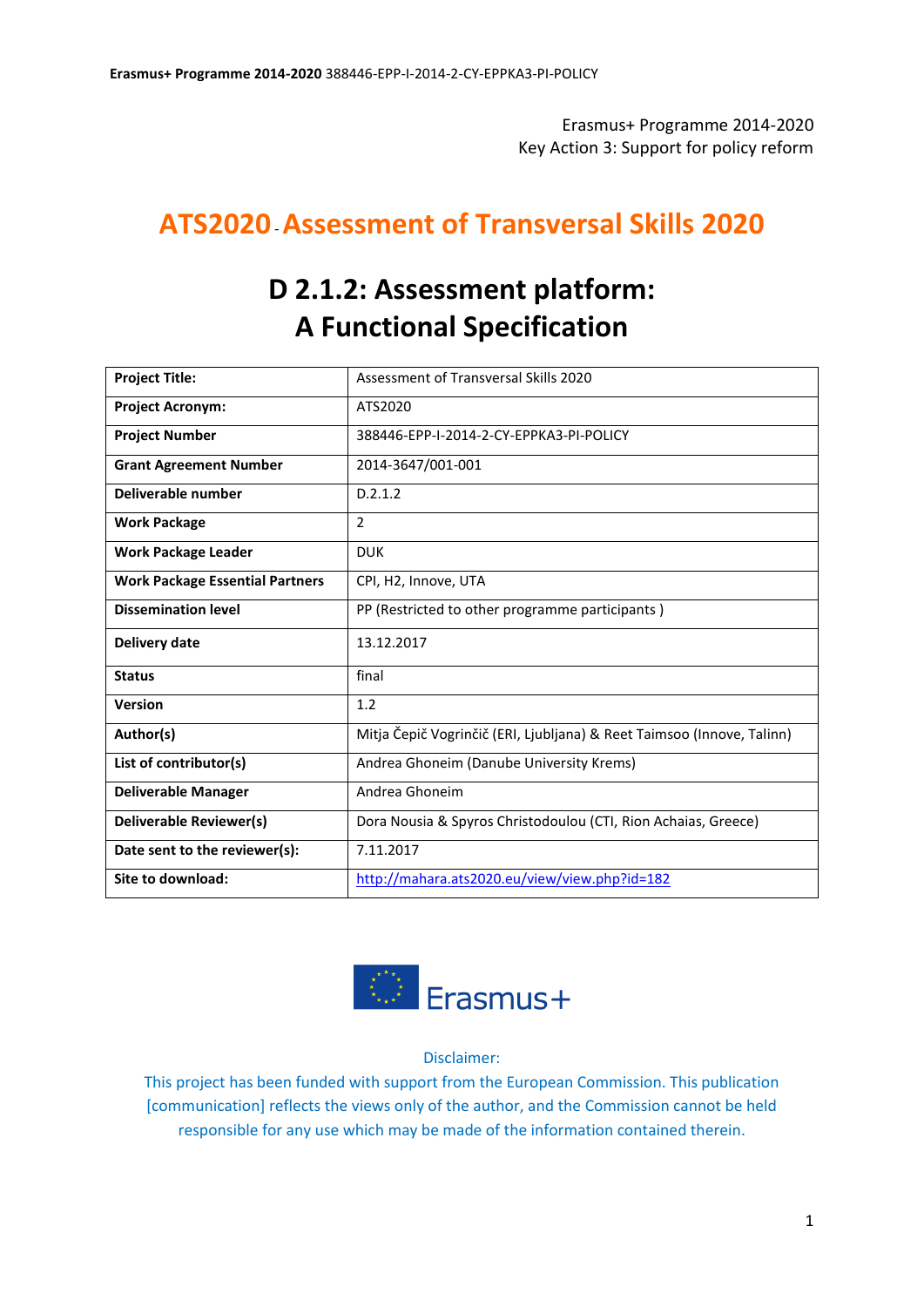#### **Erasmus+ Programme 2014-2020** 388446-EPP-I-2014-2-CY-EPPΚA3-PI-POLICY

| <b>MODIFICATION CONTROL</b> |            |              |                                                                                        |                                                                                   |
|-----------------------------|------------|--------------|----------------------------------------------------------------------------------------|-----------------------------------------------------------------------------------|
| Version                     | Date       | Status       | Author                                                                                 | Modifications in short                                                            |
| 1.2                         | 29.02.2016 | <b>Draft</b> | Mitja Čepič Vogrinčič & Reet<br><b>Taimsoo</b>                                         | Deliverable singled out of D. 2.1, v.<br>1.4                                      |
| 1.2                         | 07.11.2017 | <b>Draft</b> | Mitja Čepič Vogrinčič & Reet<br><b>Taimsoo</b>                                         | No modifications, draft was passed<br>on for review at version described<br>above |
| 1.3                         | 02.01.2018 | final        | Mitja Čepič Vogrinčič & Reet<br>Taimsoo, introduction and editing<br>by Andrea Ghoneim | Introduction added; minor changes<br>as suggested by the reviewers                |



Assessment of Transversal Skills 2020 Website:<http://ats2020.eu/>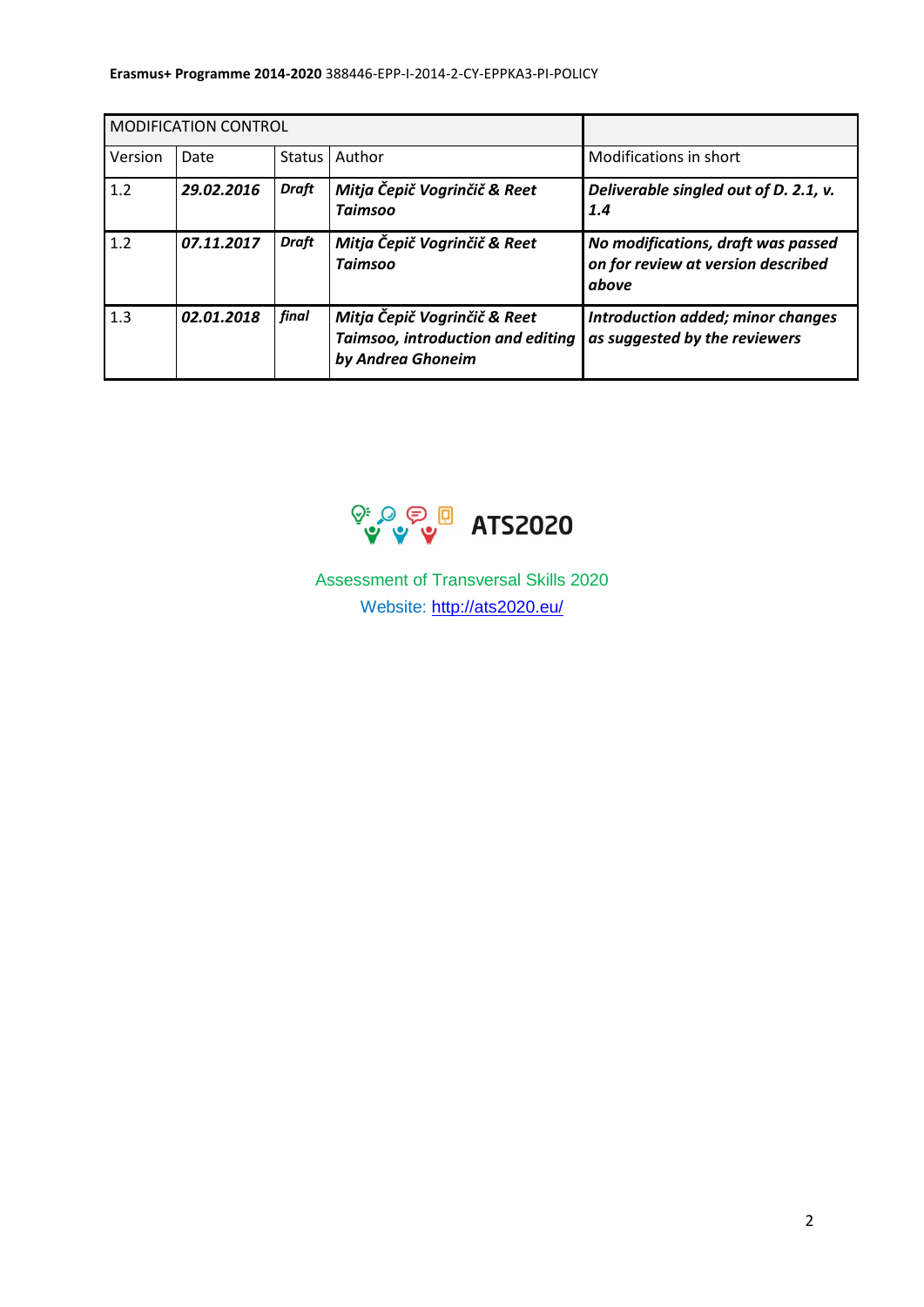# **Table of Contents**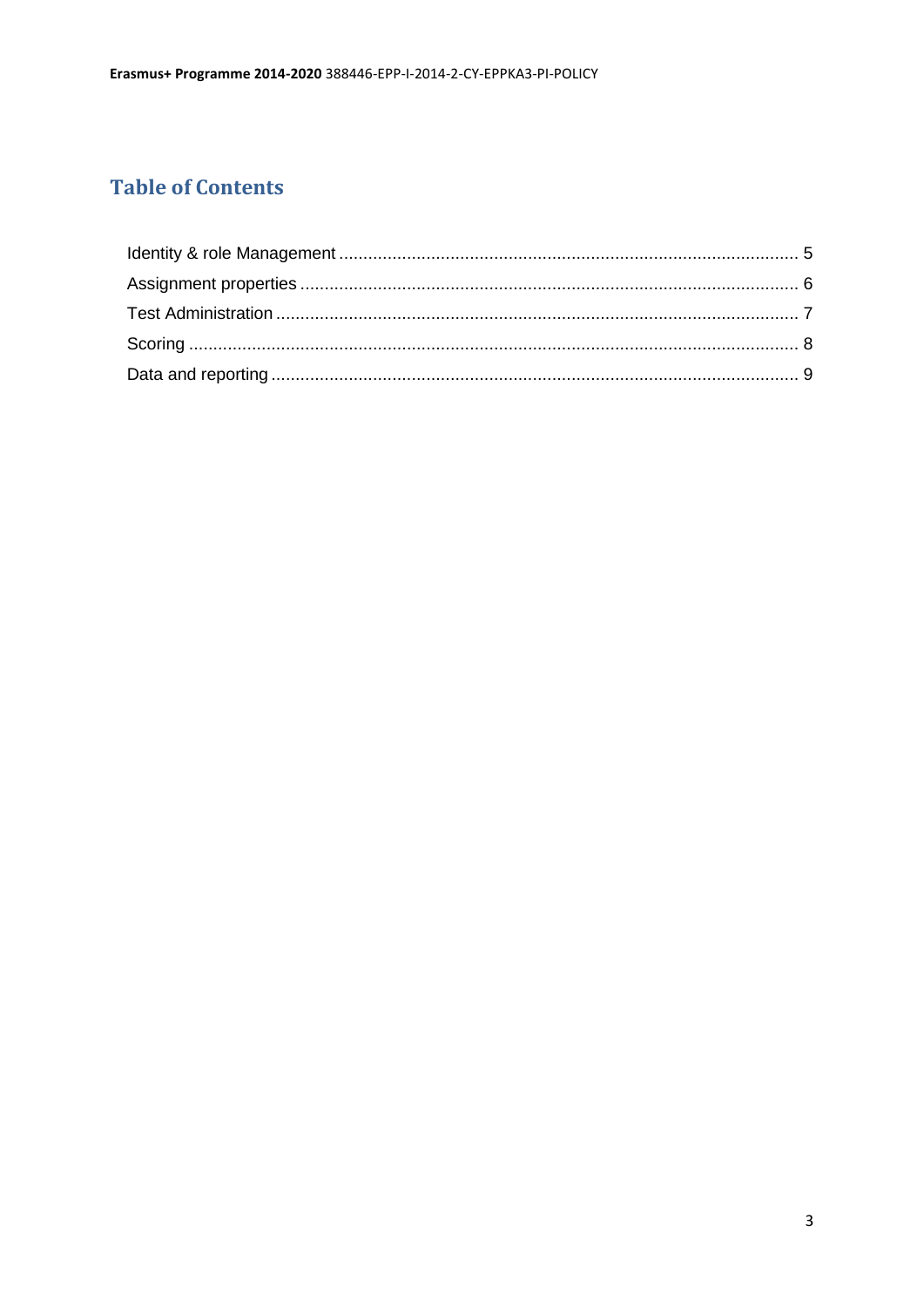#### **Introduction**

To assess the ATS2020 piloting of assessment-based learning in the classroom, an assessment platform was needed. As it was the task of WP2 (Technology and Tools) to support WP5 (Pilot Evaluation) with the technology needed to evaluate the pilot, this Functional Specification for the pilot evaluation platform is part of our deliverables, even though it is for a summative assessment platform.

A first choice of the assessment platform was made basing on the WP2 Ad Hoc Meeting in September 2015 in Ljubljana, where WP2 key partners showed which assessment tools they are using. The meeting and the presentations are documented in D 2.1.4 Tools for and Functions of Assessment within ATS2020, available for download at [https://mahara.ats2020.eu/view/view.php?id=182.](https://mahara.ats2020.eu/view/view.php?id=182)

After the meeting, Mitja Čepič Vogrinčič drafted a first version of the functional specification for the pilot evaluation/assessment platform. With October 2015, Reet Taimsoo of INNOVE, Estonia, facilitated discussions with the technical staff of INNOVE with the aim to make a copy of the Estonian Education Information System EIS and to adapt it for the needs of the ATS2020 project. Thus, she also contributed to this Functional Specification for the ATS2020 Piloting Assessment Platform.

After a tremendous amount of work for ERI (namely Mitja Čepič Vogrinčič) and even more for INNOVE (Hele Lukki-Lukin and others), the ATS2020 testing platform on the basis of EIS was adapted to the functions specified below and the testing tool was launched a[t https://eis.ats2020.eu/public.](https://eis.ats2020.eu/public) More about the work on tools development can be found via the Mahara page on tools development at [https://mahara.ats2020.eu/view/view.php?id=302.](https://mahara.ats2020.eu/view/view.php?id=302)

*Introduction drafted by Andrea Ghoneim, 2018-01-02*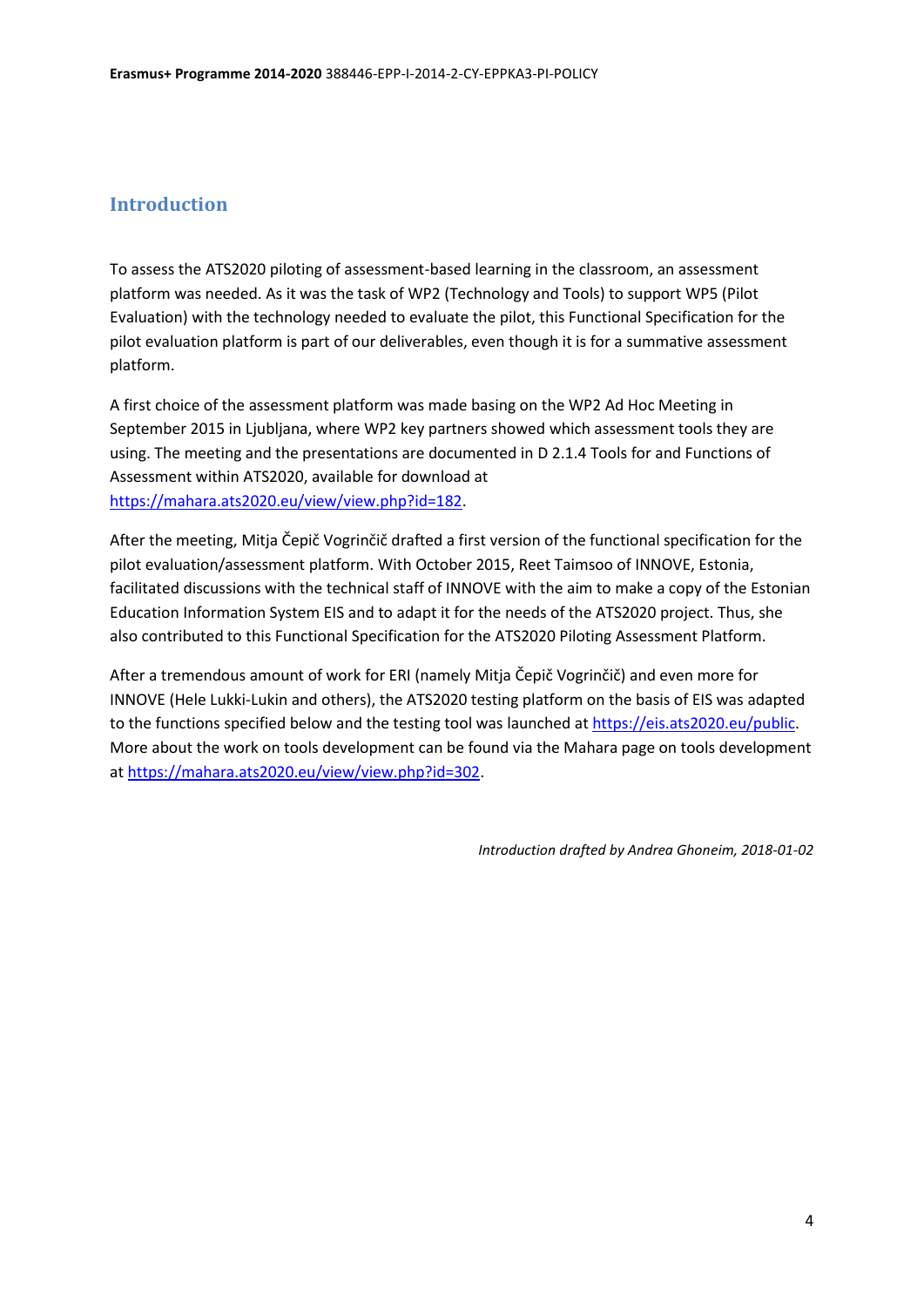# Assessment Platform

### *A functional specification*

#### <span id="page-4-0"></span>**Identity & role Management**

This section pertains to the way the students log-in into the system. On the day of the testing they will be given the login details in the form of username and password. No anonymous logins. The usernames and passwords will be created by WP5 leaders. Bulk test-taker creation and grouping needed

| <b>FUNCTIONS</b>                                       | <b>URGENCY</b>                       | <b>AVAILABILITY</b> | <b>DEVELOPER COMMENTS</b> |
|--------------------------------------------------------|--------------------------------------|---------------------|---------------------------|
| Login by student/teacher ID and                        |                                      |                     |                           |
| password (No anonymous logins, no                      | Required                             |                     |                           |
| names)                                                 |                                      |                     |                           |
| Bulk user creation by list imports (i.e. csv,          | Required                             | $\mathsf{L}$        |                           |
| excel)                                                 |                                      |                     |                           |
| Grouping of test-takers:                               | Nice-to-have                         | П                   |                           |
| Country                                                | (this can make                       |                     |                           |
| School                                                 | following the<br>progress easier     |                     |                           |
| Programme                                              | but can be                           |                     |                           |
| Grade                                                  | achieved by other                    |                     |                           |
| <b>Class</b>                                           | means)                               |                     |                           |
| Role management (administration)                       | <b>Required</b>                      |                     |                           |
| WP5 leader (full ATS2020 data                          |                                      |                     |                           |
| access, test-taker creation, full                      |                                      |                     |                           |
| ATS2020 test authoring access -                        |                                      |                     |                           |
| all national versions, ability to                      |                                      |                     |                           |
| manage access to lower levels)                         |                                      |                     |                           |
| Country test/data managers                             |                                      |                     |                           |
| (country data access, local                            |                                      |                     |                           |
| versions test authoring, ability                       |                                      |                     |                           |
| to manage access to lower                              |                                      |                     |                           |
| levels)                                                |                                      |                     |                           |
| Test / survey takers                                   |                                      |                     |                           |
| <b>Scoring leader</b>                                  |                                      |                     |                           |
| <b>Scorers</b>                                         |                                      |                     |                           |
| Role management (teachers, test-takers)                | Nice-to-have                         | ГΙ                  |                           |
| Students able to see their<br>$\overline{\phantom{0}}$ | (only required for                   |                     |                           |
| results                                                | the result                           |                     |                           |
| Students able to see class/grade                       | reporting if<br><i>accumulations</i> |                     |                           |
| results                                                | available, can be                    |                     |                           |
| Teachers able to see class/grade                       | done by other                        |                     |                           |
| results                                                | means)                               |                     |                           |
|                                                        |                                      | $\mathbf{I}$        |                           |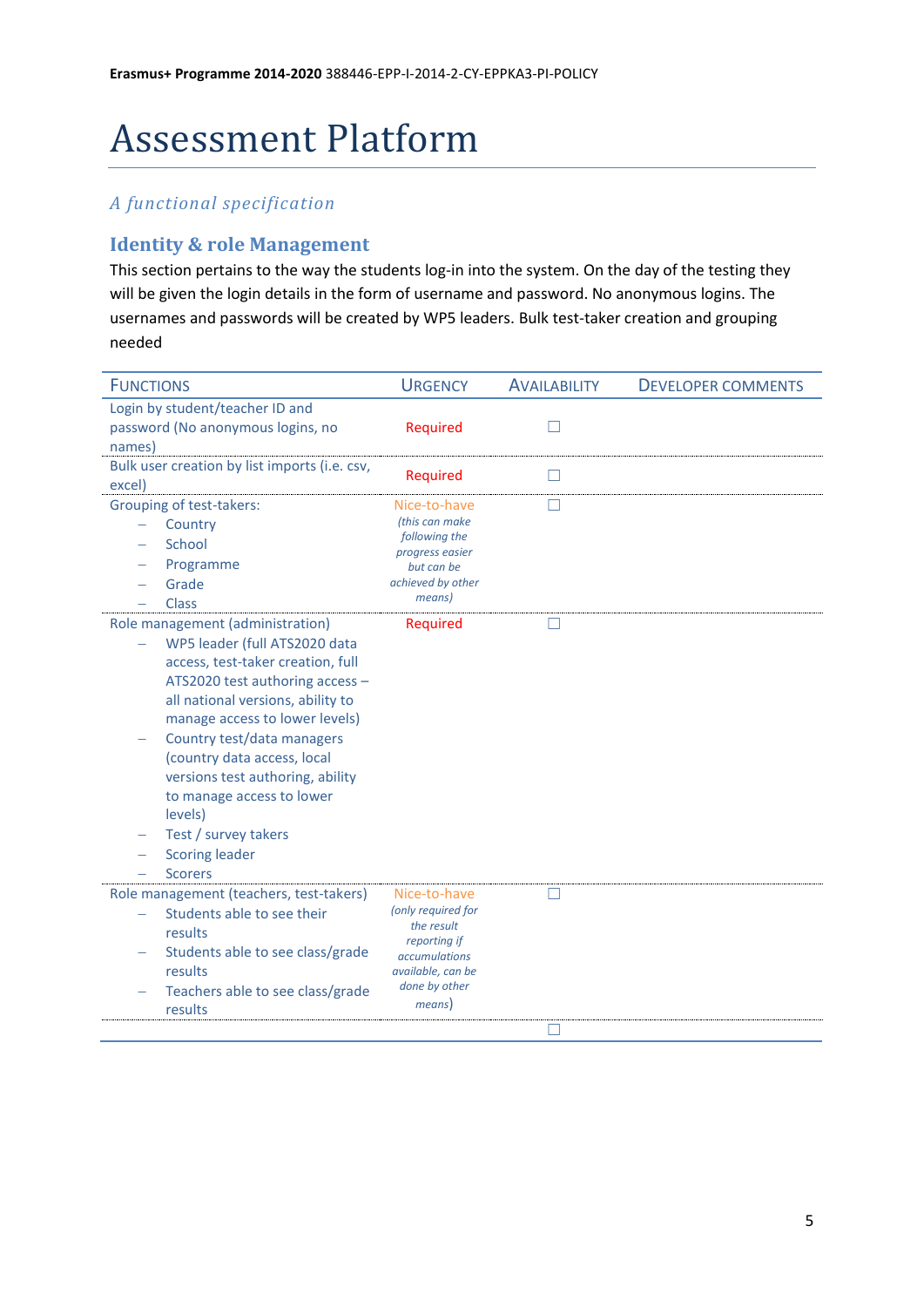## <span id="page-5-0"></span>**Assignment properties**

**.** 

| <b>FUNCTIONS</b>                                                                                                                                                                                                                                                                                                                                                                                                                                                                                                                         | <b>URGENCY</b> | <b>AVAILABILITY</b> | <b>DEVELOPER COMMENTS</b> |
|------------------------------------------------------------------------------------------------------------------------------------------------------------------------------------------------------------------------------------------------------------------------------------------------------------------------------------------------------------------------------------------------------------------------------------------------------------------------------------------------------------------------------------------|----------------|---------------------|---------------------------|
| Multi-language support: both test<br>environment and test need to be translated<br>into 10 languages.                                                                                                                                                                                                                                                                                                                                                                                                                                    | Required       | П                   |                           |
| Variants in order of preference:                                                                                                                                                                                                                                                                                                                                                                                                                                                                                                         |                |                     |                           |
| <b>Built-in translation facility</b><br>(preferable)<br>Translation editors (i.e. gettext<br>system $-$ .po editor $-$ wordpress as<br>an example)<br>Separate environment translations<br>with individual language version<br>authoring (worst option)                                                                                                                                                                                                                                                                                  |                |                     |                           |
| Stimulus authoring:                                                                                                                                                                                                                                                                                                                                                                                                                                                                                                                      | Required       | □                   |                           |
| Stimulus will be combination of text<br>and most probably still images only<br>(availability to show video would be<br>nice)<br>Some interaction with the stimulus<br>(i.e. sorting of the table, filtering)                                                                                                                                                                                                                                                                                                                             |                |                     |                           |
| Response types:                                                                                                                                                                                                                                                                                                                                                                                                                                                                                                                          | Required       | $\Box$              |                           |
| Closed type (radio buttons, drop<br>down menus, drag-and-drop)                                                                                                                                                                                                                                                                                                                                                                                                                                                                           |                |                     |                           |
| Open type - simple text field                                                                                                                                                                                                                                                                                                                                                                                                                                                                                                            | Required       | П                   |                           |
| Closed type - hotspot clicking or<br>-<br>links clicking (environment<br>emulating the look of operating<br>systems or software) <sup>1</sup>                                                                                                                                                                                                                                                                                                                                                                                            | Required       | Ш                   |                           |
| Ability to author a digital artefact<br>within the assignment. <sup>2</sup> The<br>functions of this tool will be<br>modelled on the basic functions of<br>presentation software (i.e.<br>PowerPoint) <sup>3</sup> Variants in order of<br>preference:<br>Build-in-digital tool (WYSIWYG<br>editor)<br>Embedding of the cloud based<br>authoring tools (i.e. Google<br>Slides). The response is stored as<br>a link.<br>Students use any tool available,<br>the artefact is uploaded (would<br>like to avoid that, too many<br>unknowns) | Required       | □                   |                           |

 $1$  This is aimed at investigating the ability of the student to perform certain operation within the software environment.

 $^2$  The transversal skills are typically not measurable in the Q&A format but the evidence of the skills can be found in the student's produced artefacts. For the purpose of evaluation those artefacts will be in the digital format as one of the main foci of the ATS 2020 project are the digital skills (but not exclusively).

 $3$  The features include: ability to change background colour or insert background image or pattern, creation and editing of textboxes, basic font and paragraph controls – font size, font, colour, bold, italics, underline, justification, ability to insert, re-size and crop images, optionally simple line & drawing tool.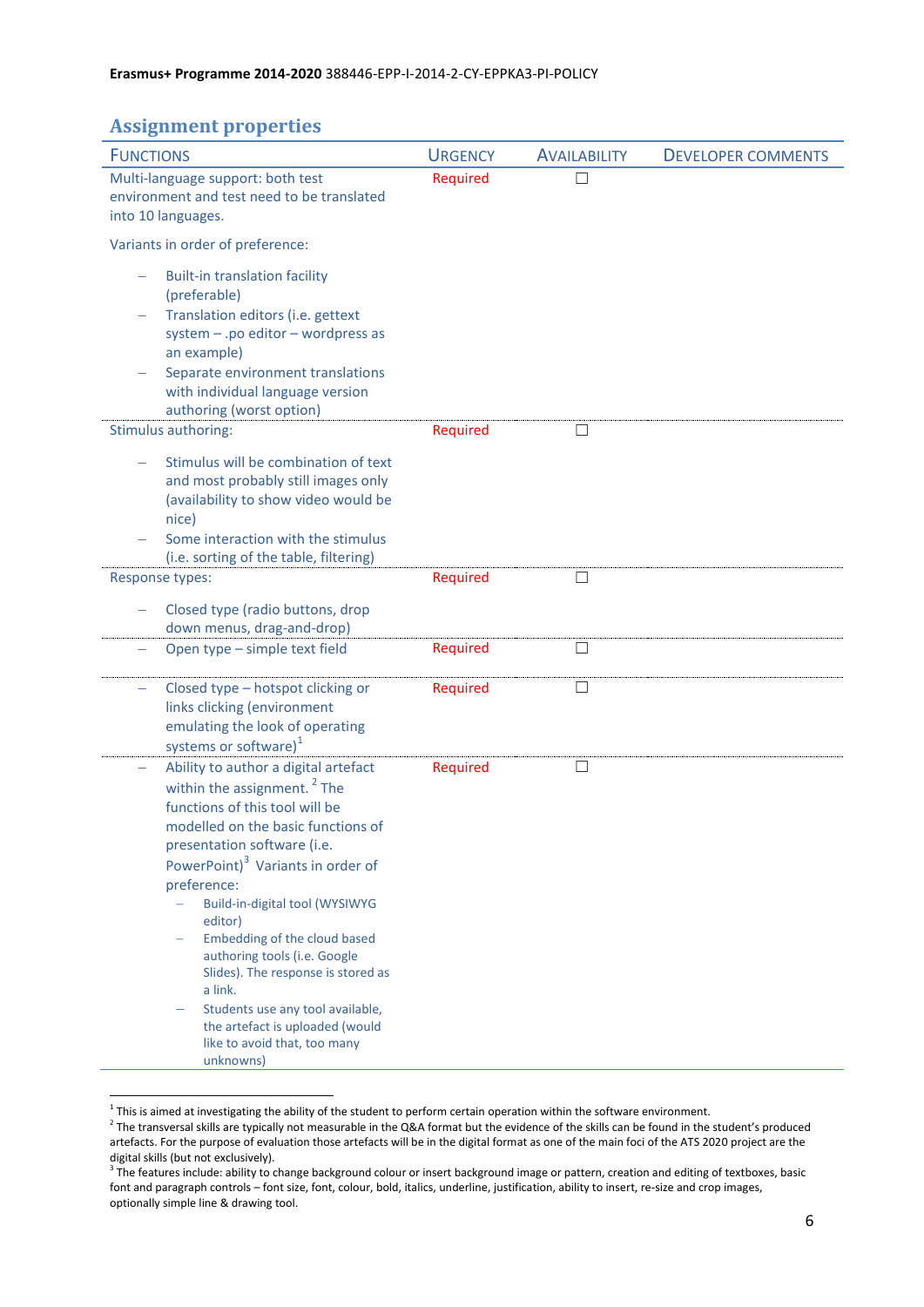# <span id="page-6-0"></span>**Test Administration**

<span id="page-6-1"></span>

| <b>FUNCTIONS</b>                                                     | <b>URGENCY</b> | <b>AVAILABILITY</b> | <b>DEVELOPER COMMENTS</b> |
|----------------------------------------------------------------------|----------------|---------------------|---------------------------|
| Web delivery via a secure protocol                                   | Required       |                     |                           |
| Administration on desktop or laptop                                  | Required       |                     |                           |
| computers                                                            |                |                     |                           |
| Administration on tablets or smartphones                             | Nice-to-have   |                     |                           |
| Minimal requirements for test takers                                 | Required       |                     |                           |
| computers (most operations on the server?) <sup>4</sup>              |                |                     |                           |
| Progress saving $-$ in case of a crash student                       | Required       |                     |                           |
| should be able to continue at the same place<br>by logging in again. |                |                     |                           |

 4 Determine the minimal working setup/requirements (in terms of devices, such as notebooks). In case the schools do not meet these requirements, equipment has to be provided for the testing.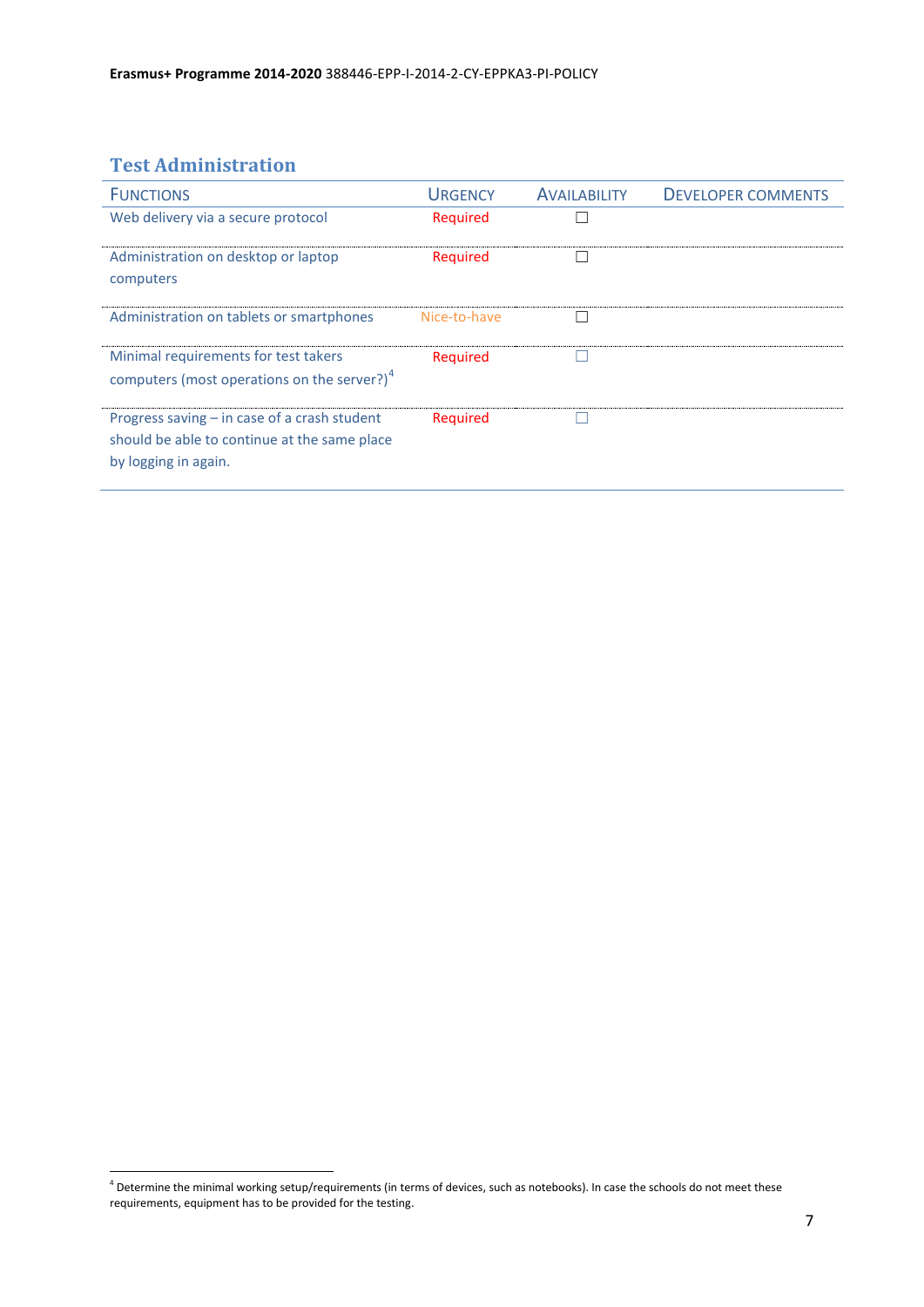## **Scoring**

<span id="page-7-0"></span>

| <b>FUNCTIONS</b>                                                                                                                          | <b>URGENCY</b> | <b>AVAILABILITY</b> | <b>DEVELOPER COMMENTS</b> |
|-------------------------------------------------------------------------------------------------------------------------------------------|----------------|---------------------|---------------------------|
| An on-line system for human based scoring:                                                                                                | Required       |                     |                           |
| Random assignment to scorers<br>Many scores per item possible (i.e.<br>up to $10$<br>Scorers have same "view" as<br>students <sup>5</sup> |                |                     |                           |
| Automated reliability scoring - customisable                                                                                              | Required       |                     |                           |
| (i.e. the proportion of items scored twice).                                                                                              |                |                     |                           |
| Automated reliability reporting                                                                                                           | Nice-to-have   |                     |                           |

 5 This holds for »artefacts«, not necessary for simple text responses.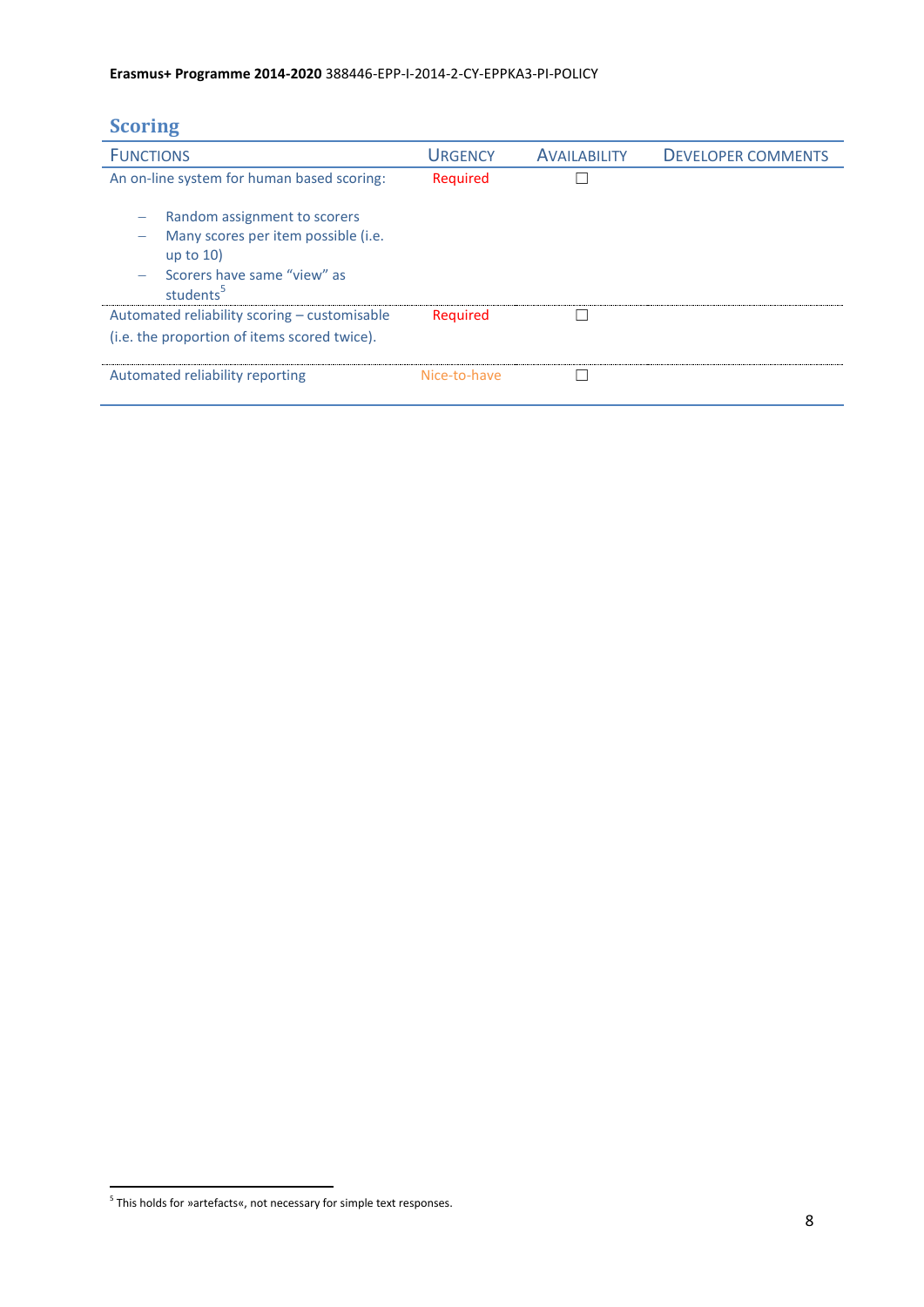## **Data and reporting**

| <b>FUNCTIONS</b>                            | <b>URGENCY</b> | <b>AVAILABILITY</b> | <b>DEVELOPER COMMENTS</b> |
|---------------------------------------------|----------------|---------------------|---------------------------|
| Raw data exports for WP5 leader and country | Required       |                     |                           |
| data manager                                |                |                     |                           |
| Scheduled raw data backups to ATS 2020      | Required       |                     |                           |
| owned storage                               |                |                     |                           |
|                                             |                |                     |                           |
| Automated response lookup <sup>6</sup>      | Nice-to-have   |                     |                           |
|                                             |                |                     |                           |
| Reports on achievement for different levels | Nice-to-have   |                     |                           |
| of users                                    |                |                     |                           |
|                                             |                |                     |                           |
| <b>Students</b>                             |                |                     |                           |
| <b>Teachers</b>                             |                |                     |                           |
| School                                      |                |                     |                           |

 6 Important for teacher and school questionnaire as this will not be scheduled administration. Respondents will be free to decide when to respond but within a given timespan.